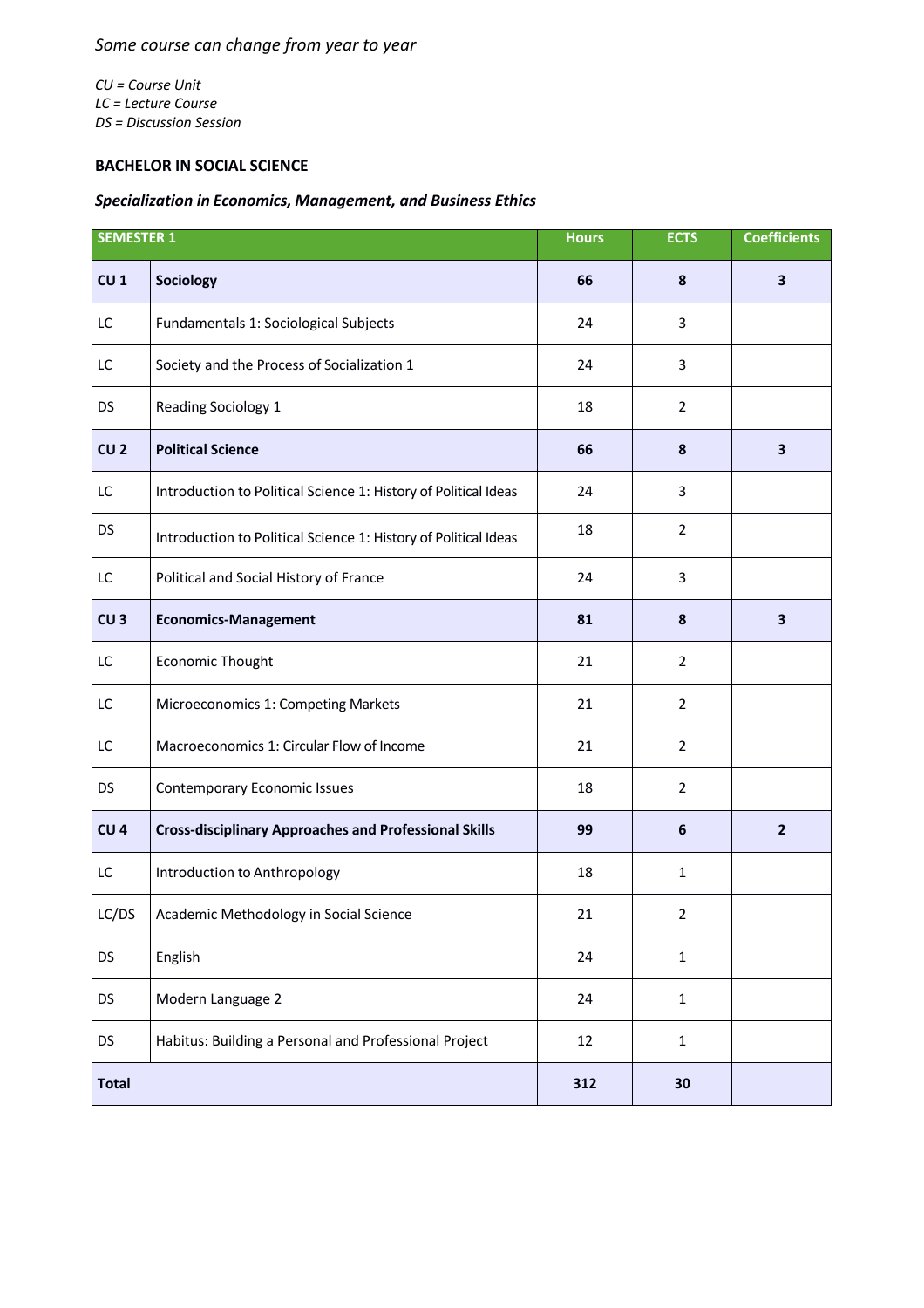| <b>SEMESTER 2</b> |                                                              | <b>Hours</b> | <b>ECTS</b>             | <b>Coefficients</b>     |
|-------------------|--------------------------------------------------------------|--------------|-------------------------|-------------------------|
| CU <sub>1</sub>   | Sociology                                                    | 66           | 8                       | $\overline{\mathbf{3}}$ |
| LC                | Fundamentals 2: Sociological Subjects                        | 24           | 3                       |                         |
| LC                | Society and Socialization Process 2                          | 24           | 3                       |                         |
| <b>DS</b>         | <b>Reading Sociology 2</b>                                   | 18           | $\overline{2}$          |                         |
| CU <sub>2</sub>   | <b>Political Science</b>                                     | 81           | $\overline{\mathbf{8}}$ | $\overline{\mathbf{3}}$ |
| LC                | Introduction to Political Science 2: Political Sociology     | 21           | $\overline{2}$          |                         |
| <b>DS</b>         | <b>Political Sociology</b>                                   | 18           | $\overline{2}$          |                         |
| LC                | History and Theories of Democracy                            | 21           | $\overline{2}$          |                         |
| LC                | History of International Relations: 20 <sup>th</sup> Century | 21           | $\overline{2}$          |                         |
| CU <sub>3</sub>   | <b>Economics-Management</b>                                  | 66           | 8                       | $\mathbf{3}$            |
| LC                | Contemporary Economic Issues 1: Growth                       | 24           | 3                       |                         |
| LC                | Contemporary Economic Issues 2: Policy Trends                | 24           | 3                       |                         |
| <b>DS</b>         | <b>Contemporary Economic Issues</b>                          | 18           | $\overline{2}$          |                         |
| CU <sub>4</sub>   | <b>Cross-disciplinary Approaches and Professional Skills</b> | 99           | 6                       | $\overline{2}$          |
| LC                | <b>Public Ethics</b>                                         | 21           | $\overline{2}$          |                         |
| LC                | Social and Solidarity Economy and Sustainable Development    | 18           | 1                       |                         |
| <b>DS</b>         | English                                                      | 24           | $\mathbf 1$             |                         |
| DS                | LV <sub>2</sub>                                              | 24           | $\mathbf{1}$            |                         |
| <b>DS</b>         | Habitus: Building a Personal and Professional Project        | 12           | $\mathbf{1}$            |                         |
| <b>Total</b>      |                                                              | 312          | 30                      |                         |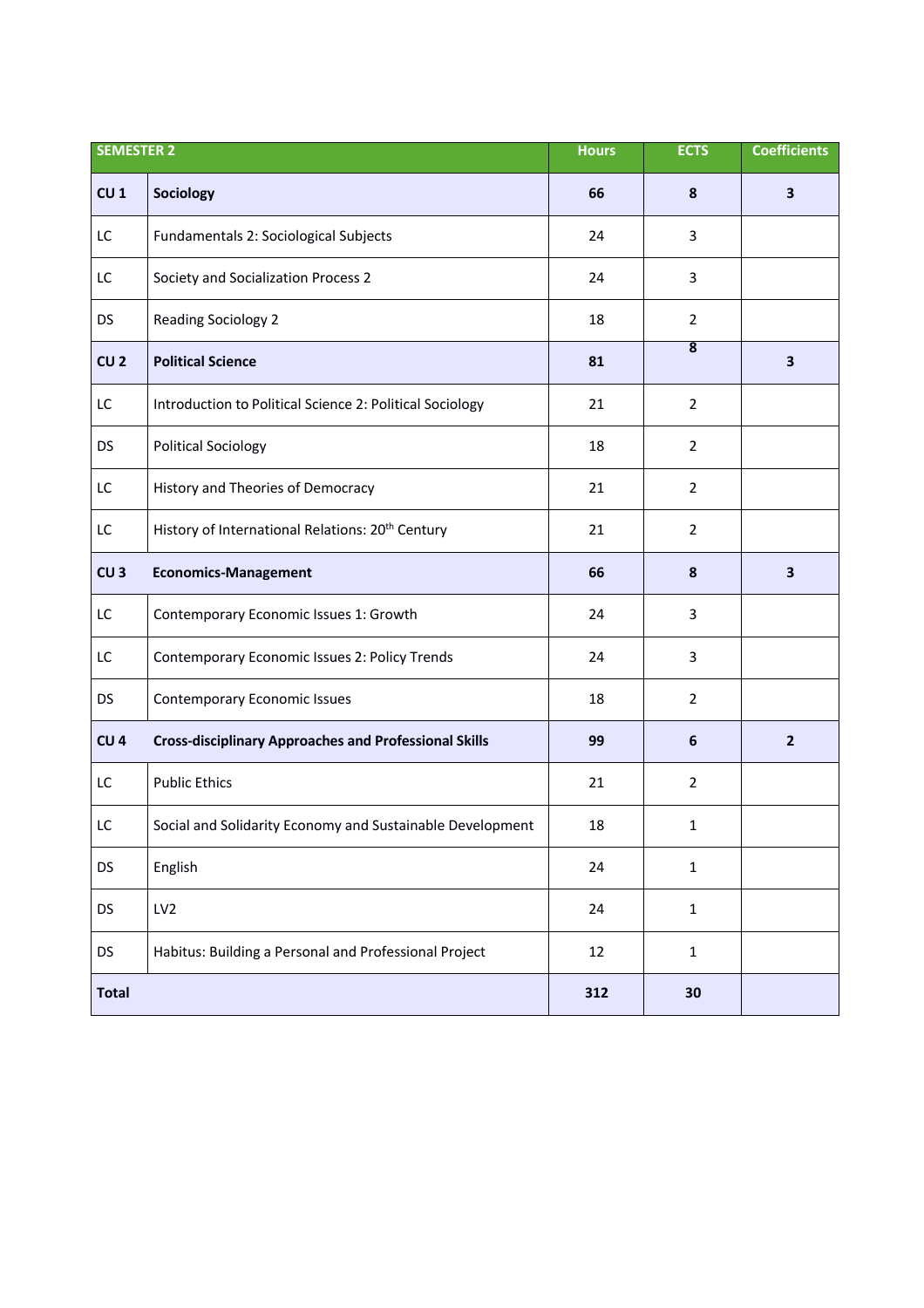| <b>SEMESTER 3</b> |                                                              | <b>Hours</b> | <b>ECTS</b>    | <b>Coefficients</b>     |
|-------------------|--------------------------------------------------------------|--------------|----------------|-------------------------|
| CU <sub>1</sub>   | Sociology                                                    | 66           | 8              | $\overline{\mathbf{3}}$ |
| LC                | Sociology of the Family                                      | 24           | 3              |                         |
| LC                | <b>Urban Sociology</b>                                       | 24           | 3              |                         |
| DS                | <b>Practicing Sociology</b>                                  | 18           | $\overline{2}$ |                         |
| CU <sub>2</sub>   | <b>Political Science</b>                                     | 66           | 8              | $\overline{\mathbf{3}}$ |
| LC                | Institutions and Political Life under the Fifth Republic     | 24           | 3              |                         |
| LC                | Theories and Sociology of International Relations            | 24           | 3              |                         |
| <b>DS</b>         | Theories and Sociology of International Relations            | 18           | $\overline{2}$ |                         |
| CU <sub>3</sub>   | <b>Economics-Management</b>                                  | 81           | 8              | $\overline{\mathbf{3}}$ |
| LC                | Microeconomics 2: Economics and Competition Policy           | 21           | $\overline{2}$ |                         |
| LC                | New Economic Theories and Practices                          | 21           | $\overline{2}$ |                         |
| LC                | Management: Financial and Accounting Analysis                | 21           | $\overline{2}$ |                         |
| <b>DS</b>         | Management: Financial and Accounting Analysis                | 18           | $\overline{2}$ |                         |
| CU <sub>4</sub>   | <b>Cross-disciplinary Approaches and Professional Skills</b> | 84           | 6              | $\overline{2}$          |
| <b>DS</b>         | Quantitative Techniques Applied to the Social Sciences       | 24           | 3              |                         |
| DS                | English                                                      | 24           | $\mathbf{1}$   |                         |
| <b>DS</b>         | Modern Language 2                                            | 24           | $\mathbf{1}$   |                         |
| <b>DS</b>         | Habitus: Building a Personal and Professional Project        | 12           | $\mathbf{1}$   |                         |
| <b>Total</b>      |                                                              | 297          | 30             |                         |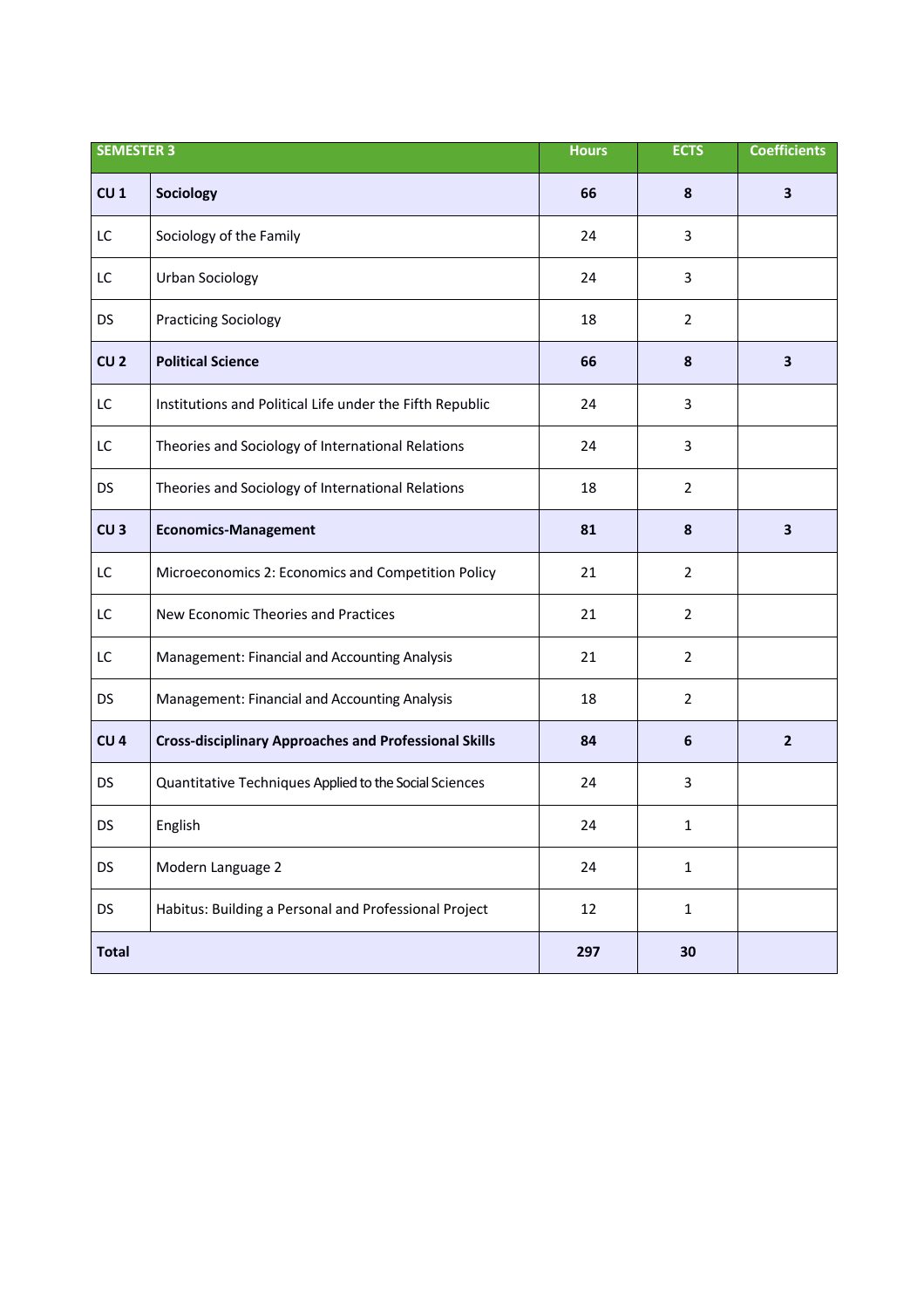| <b>SEMESTER 4</b> |                                                              | <b>Hours</b> | <b>ECTS</b>      | <b>Coefficients</b> |
|-------------------|--------------------------------------------------------------|--------------|------------------|---------------------|
| CU <sub>1</sub>   | <b>Economics and Society</b>                                 | 66           | 8                | 3                   |
| LC                | Sociology of Work                                            | 24           | 3                |                     |
| <b>DS</b>         | <b>Practicing Social Science 2</b>                           | 18           | $\overline{2}$   |                     |
| LC                | Knowledge Management                                         | 24           | 3                |                     |
| CU <sub>2</sub>   | <b>Economics and Management</b>                              | 66           | 8                | 3                   |
| LC                | Macroeconomics 2: Employment and Unemployment                | 24           | $\mathbf{3}$     |                     |
| <b>DS</b>         | Macroeconomics 2: Employment and Unemployment                | 18           | $\overline{2}$   |                     |
| LC                | Taxation                                                     | 24           | 3                |                     |
| CU <sub>3</sub>   | <b>Advanced Economics and Management</b>                     | 77           | 8                | 3                   |
| LC                | <b>Organizational Theory</b>                                 | 24           | 3                |                     |
| LC                | <b>Strategic Management</b>                                  | 21           | $\overline{2}$   |                     |
| <b>DS</b>         | Creating and Managing a Business Plan                        | 14           | $\mathbf{1}$     |                     |
| <b>DS</b>         | <b>Business Game</b>                                         | 18           | $\overline{2}$   |                     |
| CU <sub>4</sub>   | <b>Cross-disciplinary Approaches and Professional Skills</b> | 93           | $\boldsymbol{6}$ | $\overline{2}$      |
| LC                | <b>Ethics and Society</b>                                    | 21           | $\overline{2}$   |                     |
| <b>DS</b>         | <b>Grand Cours ICP</b>                                       | 12           | $\mathbf{1}$     |                     |
| <b>DS</b>         | English                                                      | 24           | $\mathbf{1}$     |                     |
| <b>DS</b>         | Modern Language 2                                            | 24           | $\mathbf{1}$     |                     |
| <b>DS</b>         | Habitus: Building a Personal and Professional Project        | 12           | $\mathbf 1$      |                     |
| <b>Total</b>      |                                                              | 302          | 30               |                     |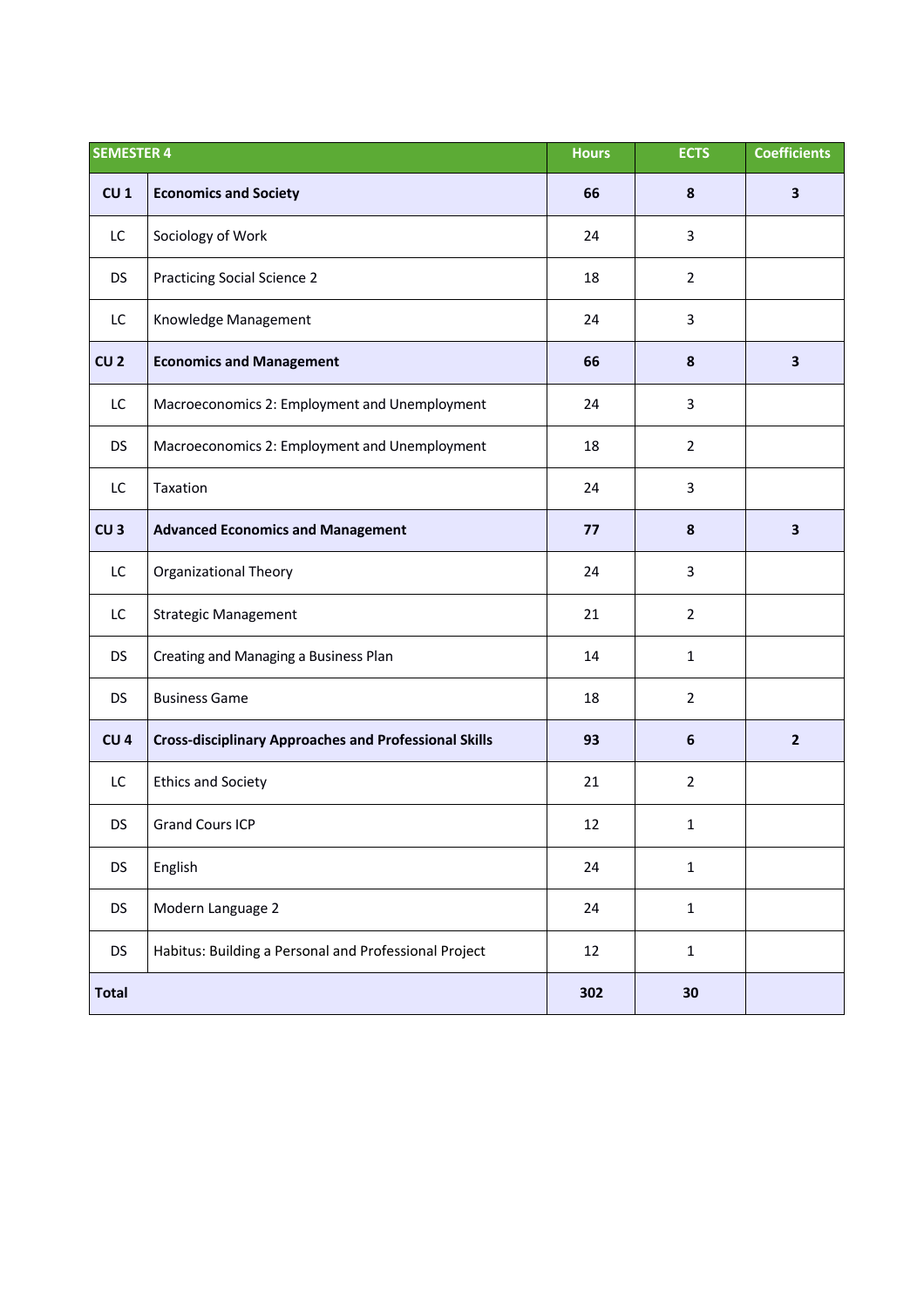| <b>SEMESTER 5</b> |                                                                             | <b>Hours</b> | <b>ECTS</b>    | <b>Coefficients</b> |
|-------------------|-----------------------------------------------------------------------------|--------------|----------------|---------------------|
| CU <sub>1</sub>   | <b>Economics and Society</b>                                                | 66           | 8              | 3                   |
| LC                | <b>Economics of Globalization</b>                                           | 24           | 3              |                     |
| LC                | Social Protection and Insurance Mechanisms                                  | 21           | $\overline{2}$ |                     |
| LC                | Sociology of Consumption                                                    | 21           | 3              |                     |
| CU <sub>2</sub>   | <b>Economics and Management</b>                                             | 80           | 8              | 3                   |
| LC                | <b>Entrepreneurship and Project Management</b>                              | 24           | 3              |                     |
| <b>DS</b>         | <b>Entrepreneurship and Project Management</b>                              | 14           | $\mathbf{1}$   |                     |
| LC                | International Business 1 - Internationalization Strategies for<br>Companies | 24           | 3              |                     |
| <b>DS</b>         | International Business 1 - Internationalization Strategies for<br>Companies | 18           | 1              |                     |
| CU <sub>3</sub>   | <b>Advanced Economics and Management</b>                                    | 65           | 8              | 3                   |
| LC                | Monetary and Financial Economics                                            | 24           | 3              |                     |
| LC                | Corporate Finance                                                           | 24           | 3              |                     |
| <b>DS</b>         | Corporate Finance                                                           | 18           | $\overline{2}$ |                     |
| CU <sub>4</sub>   | <b>Cross-disciplinary Approaches and Professional Skills</b>                | 93           | 6              | $\overline{2}$      |
| LC                | <b>Business Ethics and Governance</b>                                       | 21           | $\overline{2}$ |                     |
| LC                | Academic Methodology: Drafting a Professional Experience<br>Report          | 12           | 1              |                     |
| <b>DS</b>         | English                                                                     | 24           | $\mathbf{1}$   |                     |
| <b>DS</b>         | Modern Language 2                                                           | 24           | $\mathbf{1}$   |                     |
| <b>DS</b>         | Habitus: Building a Personal and Professional Project                       | 12           | $\mathbf{1}$   |                     |
| <b>Total</b>      |                                                                             | 304          | 30             |                     |